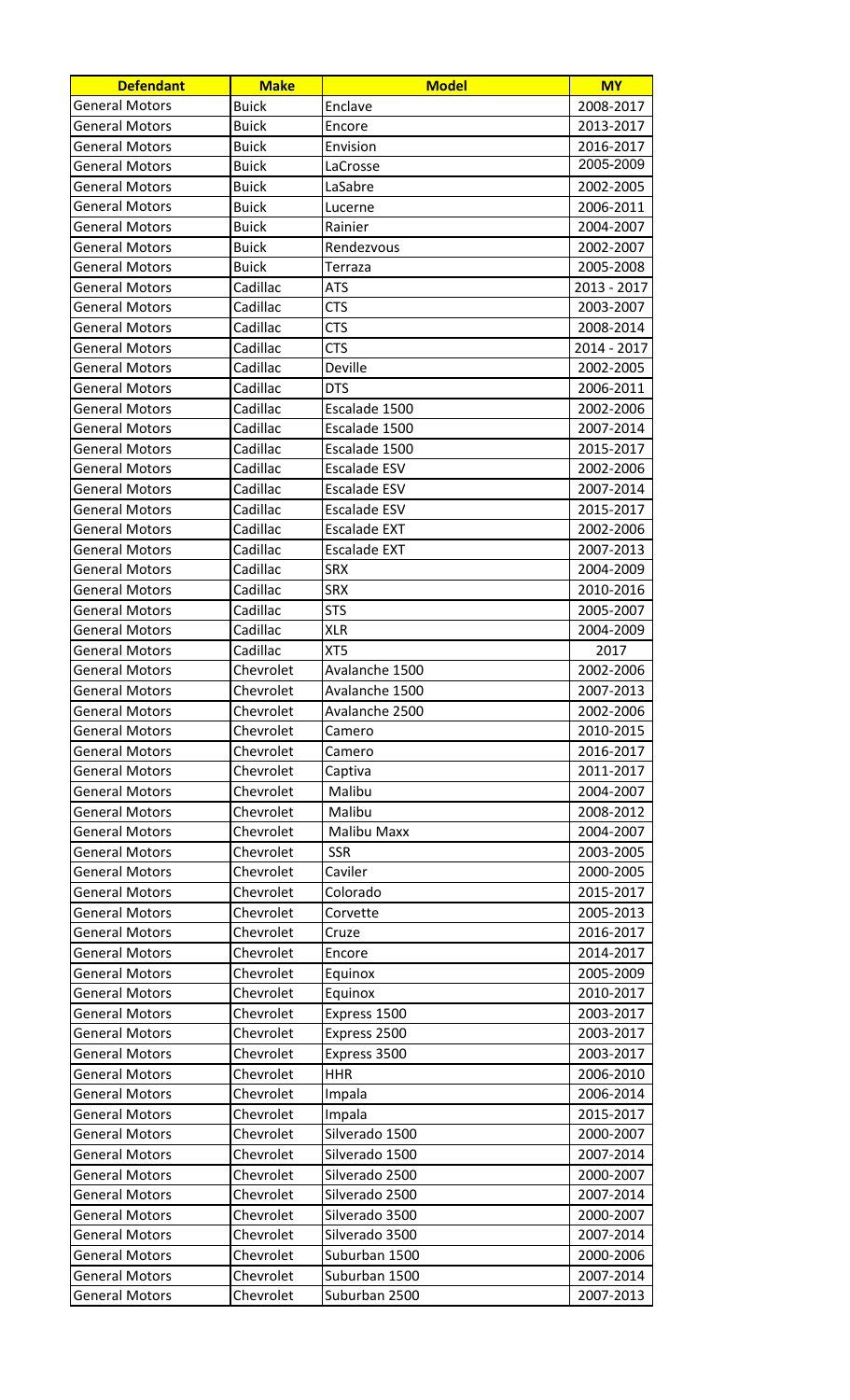| <b>General Motors</b>                          | Chevrolet                | <b>Tahoe 1500</b>           | 2000-2006              |
|------------------------------------------------|--------------------------|-----------------------------|------------------------|
| <b>General Motors</b>                          | Chevrolet                | <b>Tahoe 1500</b>           | 2007-2014              |
| <b>General Motors</b>                          | Chevrolet                | Trailblazer                 | 2003-2009              |
| <b>General Motors</b>                          | Chevrolet                | <b>Trailblazer EXT</b>      | 2003-2006              |
| <b>General Motors</b>                          | Chevrolet                | Traverse                    | 2009-2017              |
| <b>General Motors</b>                          | Chevrolet                | <b>Trax</b>                 | 2014-2017              |
| <b>General Motors</b>                          | Chevrolet                | Uplander                    | 2005-2008              |
| <b>General Motors</b>                          | Chevrolet                | Venture                     | 2000-2005              |
| <b>General Motors</b>                          | Chevrolet                | Volt                        | 2011-2015              |
| <b>General Motors</b>                          | <b>GMC</b>               | Canyon                      | 2015-2017              |
| <b>General Motors</b>                          | <b>GMC</b>               | Savana 1500                 | 2003-2017              |
| <b>General Motors</b>                          | <b>GMC</b>               | Savana 2500                 | 2003-2017              |
| <b>General Motors</b>                          | <b>GMC</b>               | Savana 3500                 | 2003-2017              |
| <b>General Motors</b>                          | <b>GMC</b>               | Sierra 1500                 | 2000-2007              |
| <b>General Motors</b>                          | <b>GMC</b>               | Sierra 1500                 | 2007-2014              |
| <b>General Motors</b>                          | <b>GMC</b>               | Sierra 2500                 | 2000-2007              |
| <b>General Motors</b>                          | <b>GMC</b>               | Sierra 2500                 | 2007-2014              |
| <b>General Motors</b>                          | <b>GMC</b>               | Sierra 3500                 | 2000-2007              |
| General Motors                                 | <b>GMC</b>               | Sierra 3500                 | 2007-2014              |
| <b>General Motors</b>                          | <b>GMC</b>               | Terrain                     | 2010-2017              |
| <b>General Motors</b>                          | <b>GMC</b>               | <b>Yukon 1500</b>           | 2000-2006              |
| <b>General Motors</b>                          | <b>GMC</b>               | <b>Yukon 1500</b>           | 2007-2014              |
| <b>General Motors</b>                          | <b>GMC</b>               | Yukon XL 1500               | 2000-2006              |
| <b>General Motors</b>                          | <b>GMC</b>               | Yukon XL 1500               | 2007-2014              |
| <b>General Motors</b>                          | <b>GMC</b>               | Yukon XL 2500               | 2000-2006              |
| <b>General Motors</b>                          | <b>GMC</b>               | Yukon XL 2500               | 2007-2014              |
| <b>General Motors</b>                          | <b>GMC</b>               | Acadia                      | 2007-2016              |
| <b>General Motors</b>                          | <b>GMC</b>               |                             | 2017                   |
|                                                | <b>GMC</b>               | Acadia                      |                        |
| <b>General Motors</b>                          |                          | Envoy                       | 2003-2009              |
| <b>General Motors</b><br><b>General Motors</b> | <b>GMC</b><br><b>GMC</b> | <b>Envoy XL</b>             | 2003-2006<br>2004-2005 |
|                                                |                          | Envoy XUV<br>H <sub>2</sub> |                        |
| <b>General Motors</b><br><b>General Motors</b> | Hummer                   |                             | 2003-2009<br>2006-2010 |
|                                                | Hummer                   | H <sub>3</sub>              |                        |
| <b>General Motors</b>                          | Isuzu                    | Ascender                    | 2003-2008              |
| <b>General Motors</b>                          | Oldsmobile               | Silhoutte                   | 2000-2004              |
| <b>General Motors</b>                          | Oldsmobile               | <b>Bravada</b>              | 2002-2004              |
| <b>General Motors</b>                          | Oldsmobile               | Silhoutte                   | 2005-2008              |
| <b>General Motors</b>                          | Pontiac                  | Aztek                       | 2002-2007              |
| <b>General Motors</b>                          | Pontiac                  | <b>Bonniville</b>           | 2002-2005              |
| <b>General Motors</b>                          | Pontiac                  | Montana                     | 2000-2004              |
| <b>General Motors</b>                          | Pontiac                  | Montana                     | 2005-2009              |
| <b>General Motors</b>                          | Pontiac                  | Sunfire                     | 2000-2005              |
| <b>General Motors</b>                          | Pontiac                  | G <sub>6</sub>              | 2005-2010              |
| <b>General Motors</b>                          | Pontiac                  | <b>Grand Am</b>             | 2005-2006              |
| <b>General Motors</b>                          | Pontiac                  | Torrent                     | 2006-2009              |
| <b>General Motors</b>                          | Saab                     | Saab 9-3                    | 2003-2012              |
| General Motors                                 | Saab                     | Saab 9-5                    | 2010-2012              |
| <b>General Motors</b>                          | Saturn                   | Aura                        | 2007-2010              |
| <b>General Motors</b>                          | Saturn                   | Outlook                     | 2007-2010              |
| <b>General Motors</b>                          | Saturn                   | Relay                       | 2005-2008              |
| <b>General Motors</b>                          | Saturn                   | Vue                         | 2002-2007              |
| <b>BMW</b>                                     | <b>BMW</b>               | i3                          | 2014-2017              |
| Ford                                           | Ford                     | Crown Victoria              | 2004-2011              |
| Ford                                           | Mercury                  | <b>Grand Marquis</b>        | 2004-2011              |
| Ford                                           | Lincoln                  | <b>Town Car</b>             | 2004-2011              |
| <b>FCA</b>                                     | Chrysler                 | Town & Country              | 2001-2007              |
| <b>FCA</b>                                     | Chrysler                 | PT Cruiser                  | 2001-2002              |
| <b>FCA</b>                                     | Dodge                    | Caravan                     | 2001-2007              |
| <b>FCA</b>                                     | Dodge                    | <b>Grand Caravan</b>        | 2001-2007              |
| Kia                                            | Kia                      | Amanti                      | 2006-2009              |
| Kia                                            | Kia                      | Forte                       | 2014-2016              |